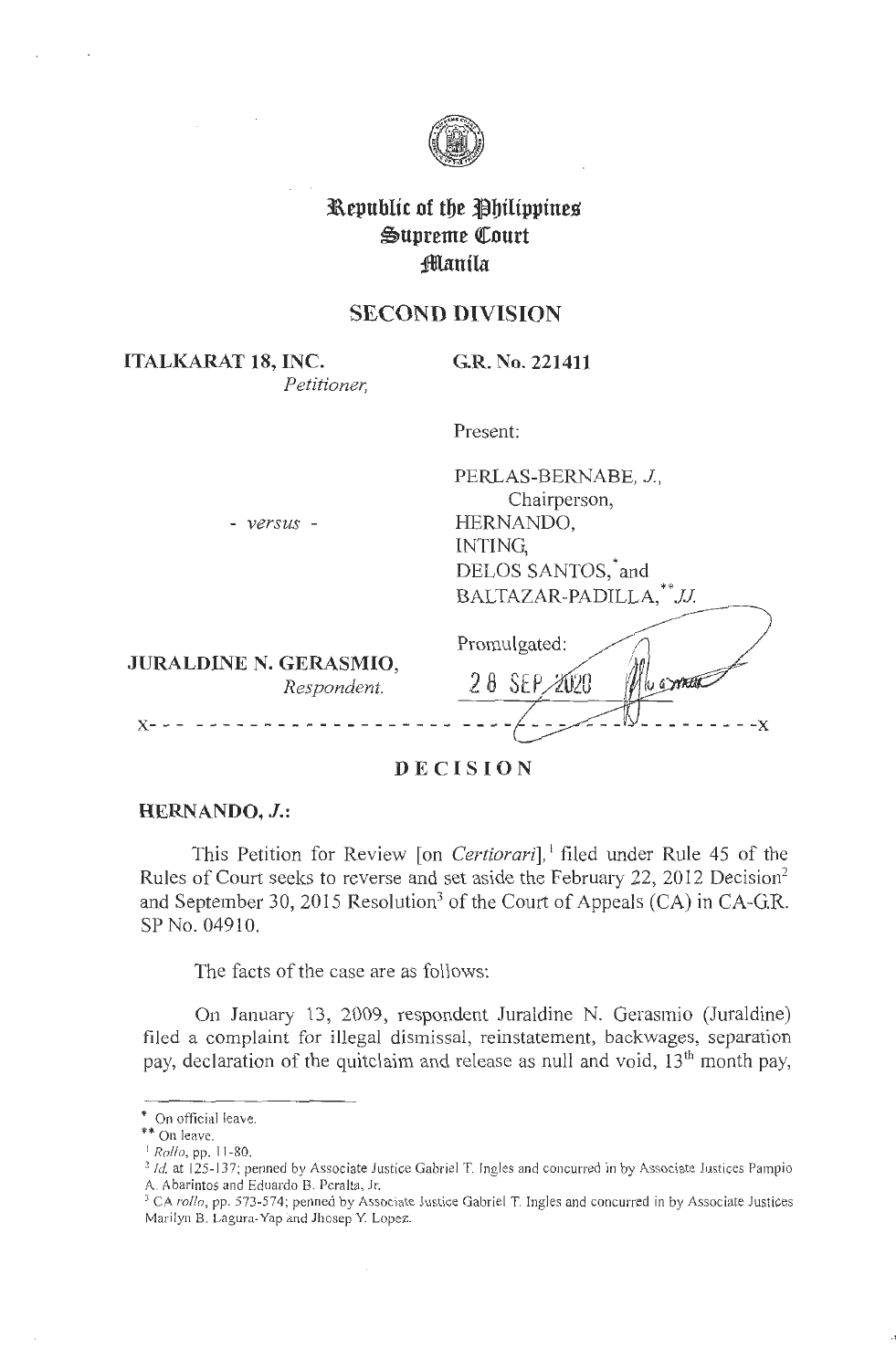litigation expenses, damages and attorney's fees, against petitioner Italkarat 18, Inc. (Company).<sup>4</sup>

Juraldine alleged that the Company hired him on June 1, 1990. In 1993, he was designated as the Maintenance Head and Tool and Die Maker until his dismissal on November 20, 2008 on the ground of serious business losses.<sup>5</sup> He claimed that during and prior to the last quarter of 2008, the Company had repeatedly informed its employees of its proposed retrenchment program because it was suffering from serious business losses.<sup>6</sup> In particular, Juraldine claimed that Noel San Pedro (San Pedro), the then Officer-In-Charge (OIC)/Manager of the Company, informed him sometime in November 2008 that the Company was planning to retrench a substantial number of workers in the Maintenance and Tool and Die Section; and that if he opts to retire early, he will be given a sum of  $P170,000.00$ .<sup>7</sup> San Pedro then allegedly cautioned Juraldine that if he will not accept the offer to retire early, the Company would eventually retrench or terminate him from his employment, in which case, he might not even receive anything.<sup>8</sup>

In light of the foregoing, Juraldine executed and signed a resignation letter and quitclaim on November 20,  $2008.<sup>9</sup>$  He was then informed to return on November 25, 2008 to get his check worth  $\mathbb{P}170,000.00$ .<sup>10</sup> However, to his dismay, Juraldine was later informed by San Pedro that he would be receiving only the amount of  $P26,901.34$ .<sup>11</sup> Thus, Juraldine, through his lawyer, sent a letter dated November 25, 2008, essentially demanding the amount of Pl 70,000.00 he was allegedly promised earlier. Since the Company did not respond, Juraldine filed the instant complaint for illegal dismissal.<sup>12</sup>

On the other hand, the Company essentially alleged that Juraldine voluntarily resigned from his job, thus, his claims are baseless. The Company admitted that it hired Juraldine as maintenance personnel on December 1, 1989. It further alleged that during the last year of his employment, Juraldine took leaves of absence in order to process his papers for a possible seaman's job. $13$ 

Moreover, the Company stated that on October 20, 2008, Juraldine tendered his resignation and demanded from the Company the payment of his separation pay on account of his long years of service.<sup>14</sup> On November 6, 2008 and on November 20, 2008 respectively, he executed and signed a waiver and

- 7 Id.
- 8 Id. at 41.
- $^9$ Id.
- $10$  Id.
- <sup>11</sup> Id. at 42.
- $^{12}$  Id.  $\,$ 13 Id.
- 14 Id. at 43.

<sup>4</sup>*Rollo,* p. 126.

*<sup>5</sup> CArollo,* p. 39.  $^{\rm 6}$  Id. at 40.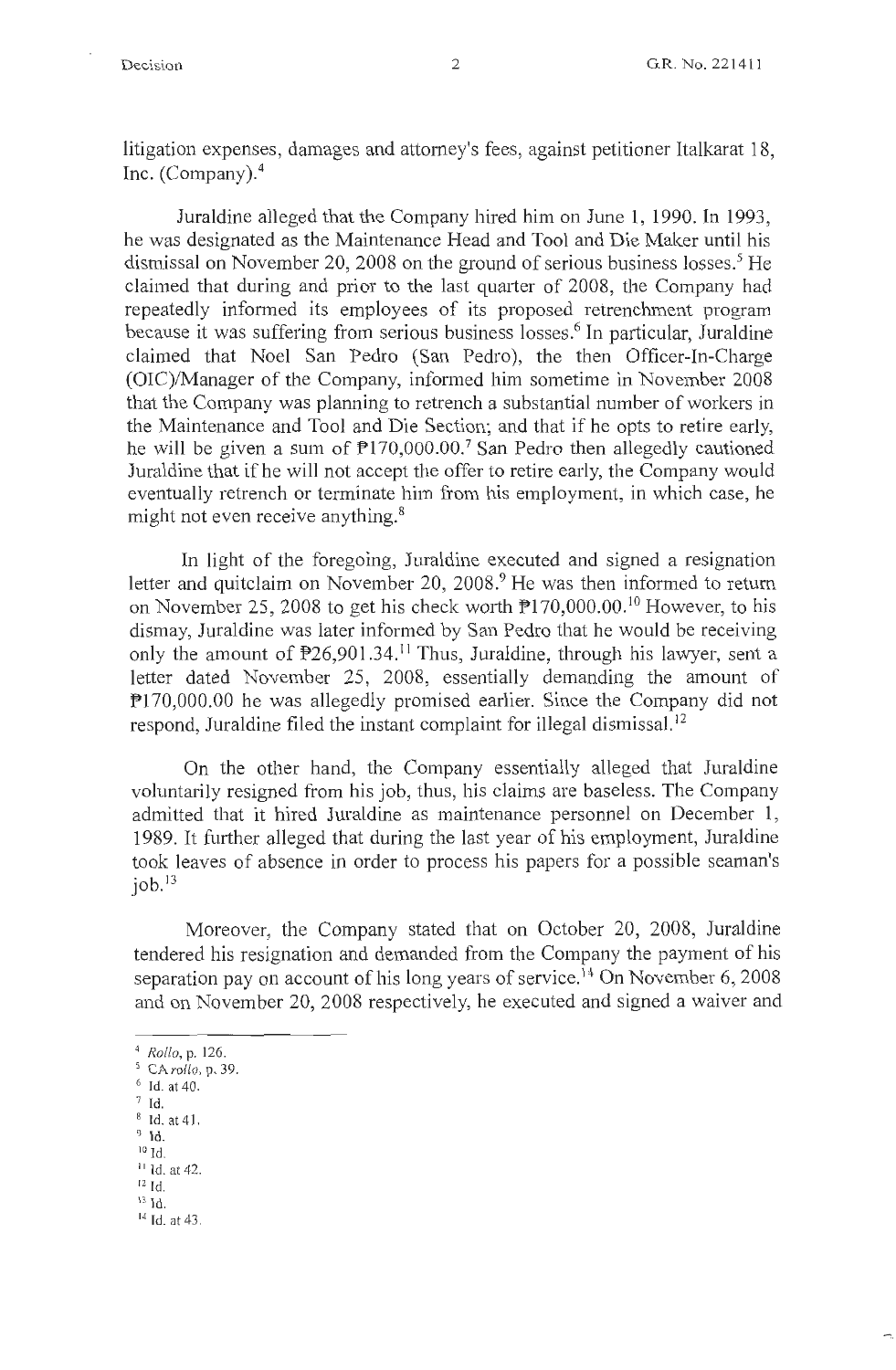quitclaim which shows, inter alia, the computation of his receivables. 15 He then signed the voucher for this purpose and thereafter received the check issued to him representing his last pay.<sup>16</sup> Surprisingly, he send a demand letter, through his lawyer, on November 28, 2008, for the payment of Pl 70,000.00 in addition to the amount already received by him. The Company refused to pay him the additional amount for lack of basis in law and in fact.<sup>17</sup>

## **Ruling of the Labor Arbiter:**

On April 3, 2009, the Labor Arbiter (LA) rendered a Decision<sup>18</sup> declaring the complainant to have been unlawfully dismissed. The dispositive portion thereof reads as follows:

WHEREFORE, foregoing considered, judgment is hereby rendered DECLARING the complainant to have been unlawfully dismissed from his job in violation of his right to mandatory statutory due process, coupled with bad faith and malice aforethought to humiliate his lowly status in the society. Thus, the respondents are hereby ordered jointly and severally to reinstate the complainant to his previous work or its equivalent immediately from notice hereof under Article 223 in [relation] to Article 279 of the Labor Code, and to pay him of his partial back wages from December 2008 to the present in the amount of PHP53,456.00 at PHP13,364.00 per month; moral damages in the amount of PHP 100,000.00; and exemplary damages in the amount of PHPS0,000.00 each plus ten percent (10%) attorney's fees. Further, the respondents are hereby ordered jointly and severally to deposit the said amounts to the Cashier of this Arbitration Branch within ten (10) days from receipt hereof.

SO ORDERED. <sup>19</sup>

The LA ruled that Juraldine was only forced to resign because of San Pedro's misrepresentation that he would be paid  $P170,000.00$  as separation pay. The LA likewise noted that in his quitclaim, Juraldine still asserted his entitlement to the payment of whatever benefits that may be due him. In fine, the LA ruled that Juraldine was illegally dismissed.

# **Ruling of the National Labor Relations Commission (NLRC):**

The Company appealed the Decision to the NLRC. Juraldine also interposed a partial appeal to the NLRC, questioning the non-inclusion of his separation pay in the LA Decision. On August 28, 2009, the NLRC granted the appeal of the Company, set aside and effectively reversed the LA's Decision

<sup>15</sup>Id. at 91.

 $16$  Id.

<sup>17</sup> Id. at 44.

<sup>18</sup>Id. at 38-50.

<sup>&</sup>lt;sup>19</sup> Id. at 49-50.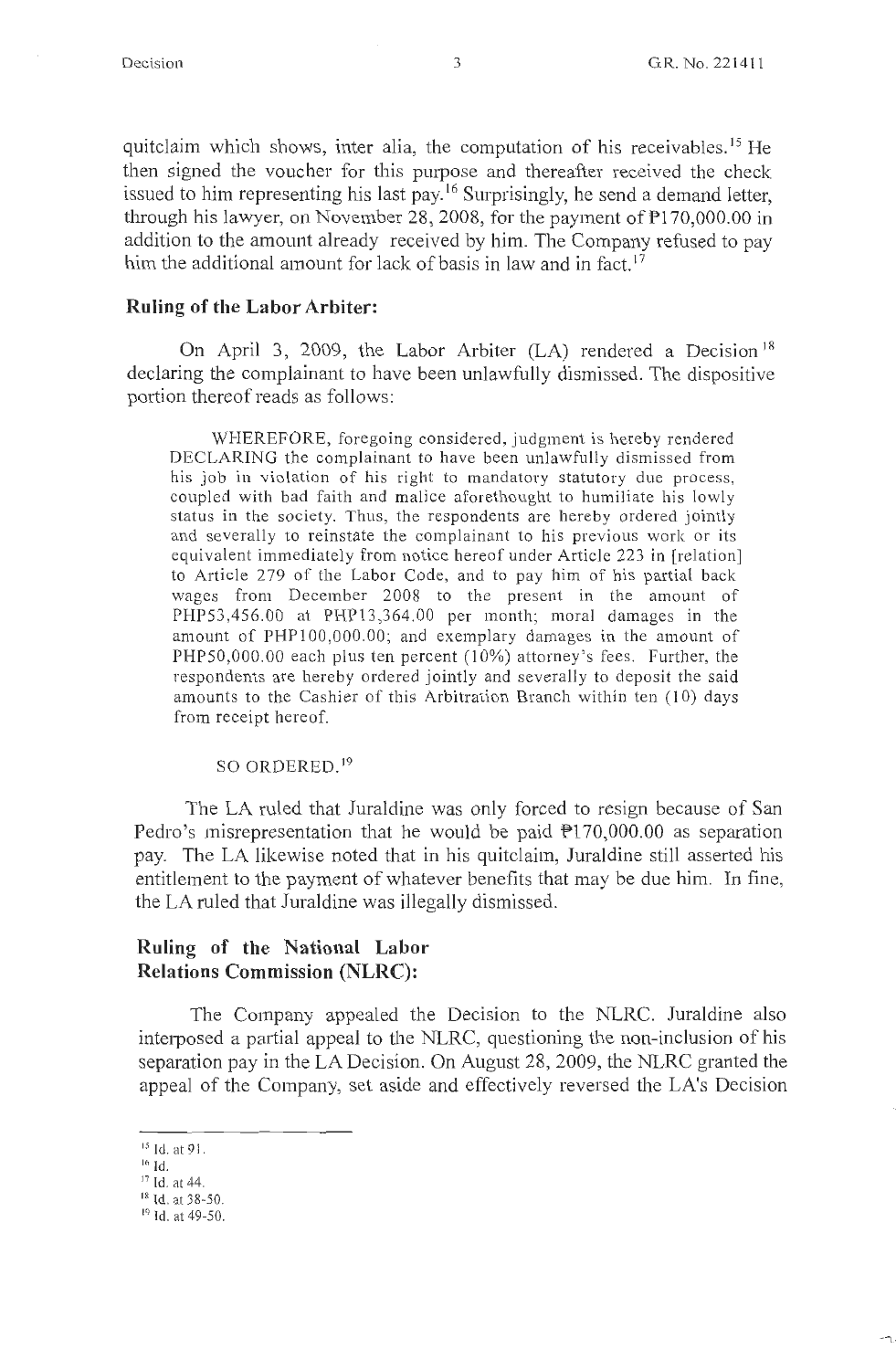.-, ,

dated April 3, 2009. Juraldine filed a motion for reconsideration but the same was denied by the NLRC in a Resolution dated October 30, 2009.<sup>20</sup>

The NLRC found that Juraldine voluntarily resigned from his job. It also noted that San Pedro could not have persuaded Juraldine to resign since the resignation happened on October 20, 2008 while the alleged promise of San Pedro was made on November 20, 2008, or one month after. Also, the NLRC found that Juraldine's quitclaim was valid and executed for a reasonable consideration.

The dispositive portion of the NLRC Decision reads as follows:

WHEREFORE, the challenged decision is SET ASIDE and a new one entered DISMISSING the complaint for lack of merit.

SO ORDERED.<sup>21</sup>

## **Ruling of the Court of Appeals:**

Aggrieved, Juraldine filed a Petition for *Certiorari* with the CA. In a Decision<sup>22</sup> dated February 22, 2012, the CA granted the Petition for *Certiorari* and found that the NLRC committed grave abuse of discretion. Thus, the CA reversed the NLRC Decision and reinstated the LA's Decision dated April 3, 2009.<sup>23</sup> The Company filed a motion for reconsideration but it was denied by the appellate court in a Resolution dated September 30,  $2015.^{24}$ 

The CA found that Juraldine's resignation was not unconditional since he was demanding payment for his separation pay in accordance with the alleged company practice. The CA opined that Juraldine latched on San Pedro's promise that he would be paid  $P170,000.00$  if he would resign. The appellate court further held that the quitclaim will not serve as a bar for Juraldine to demand the amount of  $P170,000.00$  since he clearly stated therein that he is only executing the quitclaim because he was in need of money.

The dispositive portion of the CA Decision reads:

WHEREFORE, the petition is GRANTED. The assailed Decision and Resolution of the NLRC, are hereby REVERSED and SET ASIDE, and a new judgement is hereby rendered entitling petitioner to :

 $(1)$  [P]ayment of separation pay computed from December 1, 1989, petitioner's first day of employment up to November 20, 2008 , at the rate of one month pay per year of service inclusive of allowances and other benefits and emoluments less the amount he already received;

 $^{20}$  Id. at 36-37.<br><sup>21</sup> Id. at 35.

 $22$  Id. at 31-35.<br> $23$  Id. at 573-574.

<sup>&</sup>lt;sup>24</sup> Id. at 194-195.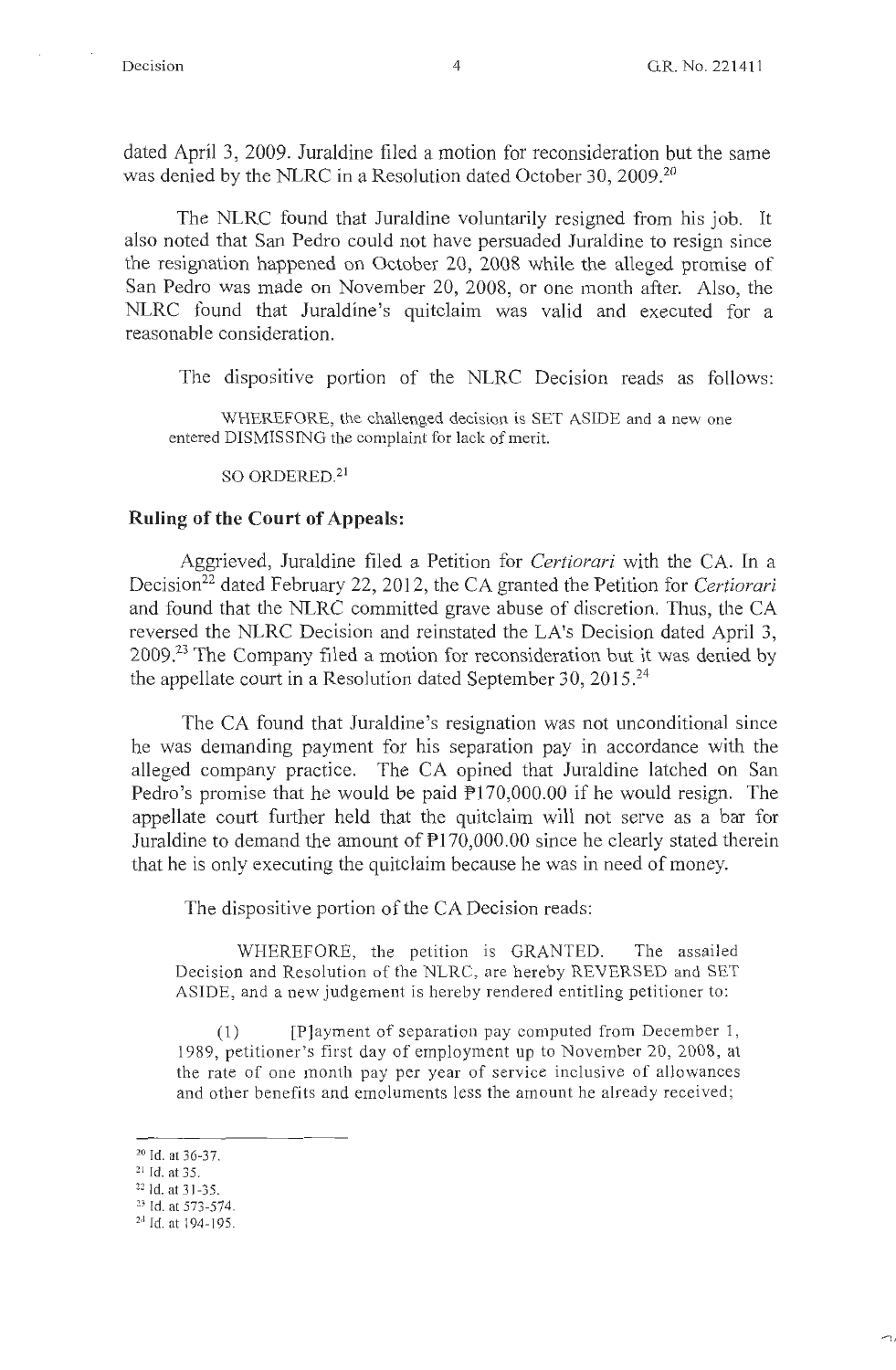/

(2) [A]s ordered by the Labor Arbiter, to pay petitioner moral damages in the amount of  $P100,000.00$  and exemplary damages in the amount of PS0,000.00;

(3) [T]en percent (10%) attorney's fees based on the total amount of the awards under (2) and (3) above.

SO ORDERED.<sup>25</sup>

Hence, the Company filed the instant Petition for Review on *Certiorari*  with this Court, raising the following issues:

1. WHETHER OR NOT THE [CA] COMMITTED ERROR WHEN IT DID NOT DISMISS THE PETITION FOR HAVING BEEN FILED AFTER THE NLRC DECISION HAD BECOME FINAL AND EXECUTORY.

2. WHETHER OR NOT THE [CA] COMMITTED ERROR WHEN IT RULED THAT THE RESIGNATION LETTER IS NOT UNCONDITIONAL AND THAT IT WAS CONDITIONED ON THE PAYMENT OF SEPARATION PAY IN ACCORDANCE WITH THE COMPANY POLICY AND THIS IS NOT SUPPORTED BY EVIDENCE.

3. WHETHER OR NOT THE [CA] COMMITTED ERROR WHEN IT RULED THAT SAN PEDRO PROMISED THAT GERASMIO X X X WOULD BE GIVEN A SEPARATION PAY IN THE AMOUNT EQUIVALENT TO FIFTEEN (15) DAYS SALARY FOR EVERY YEAR OF SERVICE, THE REASON WHY HE ACCEPTED [THE COMPANY'S] OFFER OF RESIGNATION AND EXECUTED AND SIGNED HIS RESIGNATION LETTER AND QUITCLAIM DESPITE NOT BEING SUPPORTED BY ANY EVIDENCE.

4. WHETHER OR NOT THE APPELLATE COURT COMMITTED ERROR WHEN IT RULED THAT GERASMIO IS ENTITLED TO SEPARATION PAY DESPITE THE FACT THAT THE CLAIM IS NOT SUPPORTED BY EVIDENCE AND THE RULING IS CONTRARY TO LAW.<sup>26</sup>

## **Our Ruling**

**The fact that a decision of the NLRC is final and executory does not mean that a special civil action for** *certiorari* **may not be filed with the CA.** 

The Company insists that the CA should have dismissed Juraldine's Petition for *Certiorari* because the NLRC Decision had already become final

<sup>&</sup>lt;sup>25</sup> *Rollo*, pp. 136-137.<br><sup>26</sup> Id. at 43.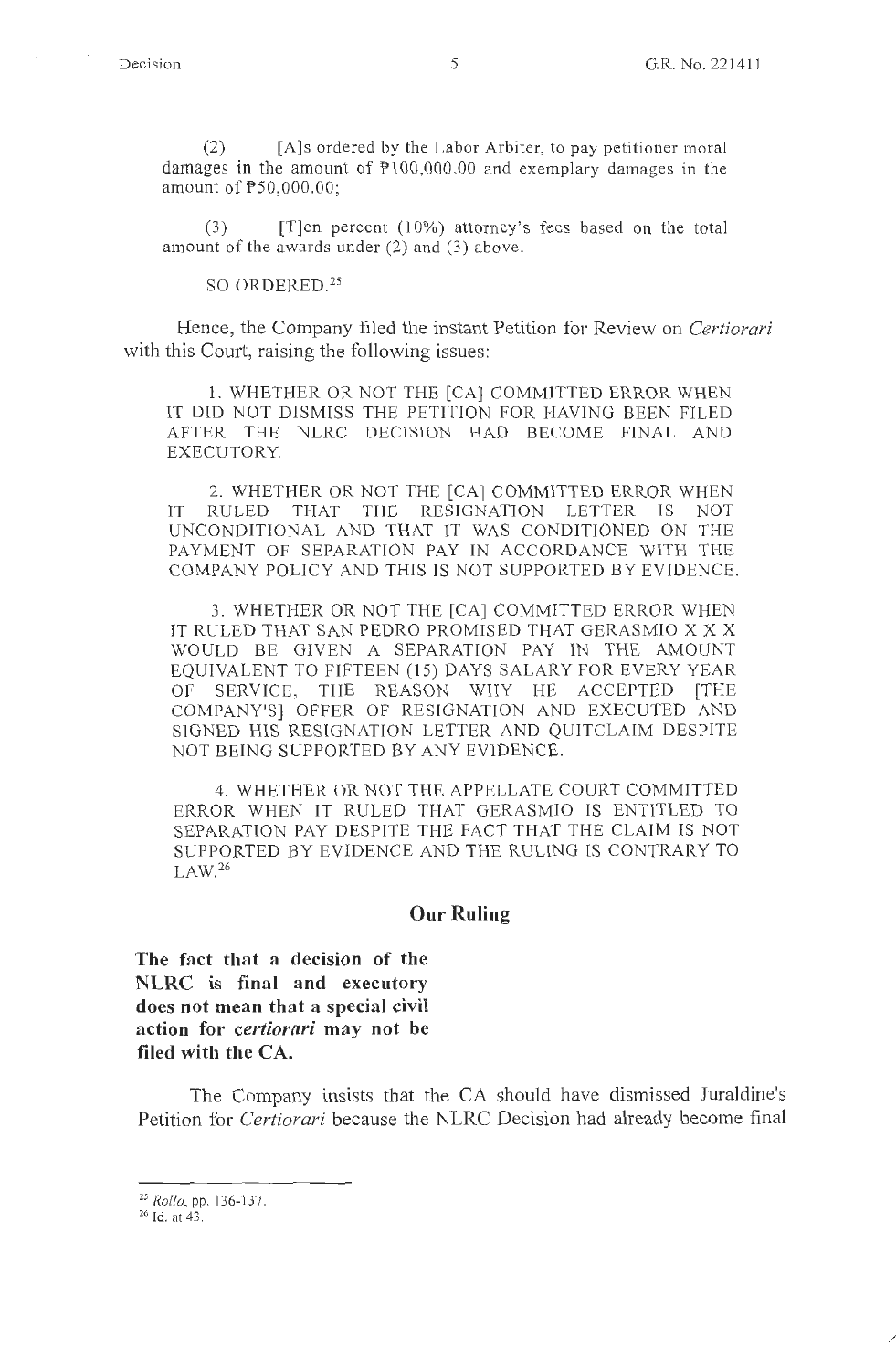and executory.27 In fact, according to the Company, an Entry of Judgment was already issued by the NLRC.<sup>28</sup>

Notwithstanding this, jurisprudence is replete with rulings that final and executory NLRC decisions may be subject of a petition for *certiorari*.<sup>29</sup> It is precisely this final and executory nature of NLRC decisions that makes a special civil action of *certiorari* applicable to such decisions, considering that appeals from the NLRC to this Court were eliminated.<sup>30</sup>

In *St. Martin Funeral Home v. National Labor Relations Commission,*<sup>31</sup> we have explained that:

The Court is, therefore, of the considered opinion that ever since appeals from the NLRC to the Supreme Court were eliminated, the legislative intendment was that the special civil action of *certiorari* was and still is the proper vehicle for judicial review of decisions of the NLRC. The use of the word "appeal" in relation thereto and in the instances we have noted could have been a *lapsus plumae* because appeals by *certiorari* and the original action for *certiorari* are both modes of judicial review addressed to the appellate courts. The important distinction between them, however, and with which the Court is particularly concerned here is that the special civil action of *certiorari* is within the concurrent original jurisdiction of this Court and the Court of Appeals; whereas to indulge in the assumption that appeals by *certiorari* to the Supreme Court are allowed would not subserve, but would subvert, the intention of Congress as expressed in the sponsorship speech on Senate Bill No. 1495.<sup>32</sup>

Consequently, we ruled in *Panuncillo v. CAP Philippines, Inc.*<sup>33</sup> that even if the NLRC decision has become final and executory, the adverse party is not precluded from availing of the remedy of *certiorari* under Rule 65 of the Rules of Court, to wit:

In sum, while under the sixth paragraph of Article 223 of the Labor Code, the decision of the NLRC becomes final and executory after the lapse of ten calendar days from receipt thereof by the parties, the adverse party is not precluded from assailing it *via* Petition for *Certiorari* under Rule 65 before the Court of Appeals and then to this Court via a Petition for Review under Rule 45. x x x.  $34$ 

<sup>27</sup>Id. at 44.

<sup>2</sup>s Id.

<sup>29</sup>*Pammci!lo v. CAP Philippines, Inc. ,* 544 Phil. 256, 278 (2007). 30 *St. Martin Funeral Home* v. *National labor Relations Commission and Bienvenido Aricayos,* 356 Phil. 8 11, 816 & 823 ( 1998).

 $31$  Id.

<sup>32</sup> Id. at 823.

*<sup>33</sup> Supra.* 

<sup>34</sup> Id. at 278.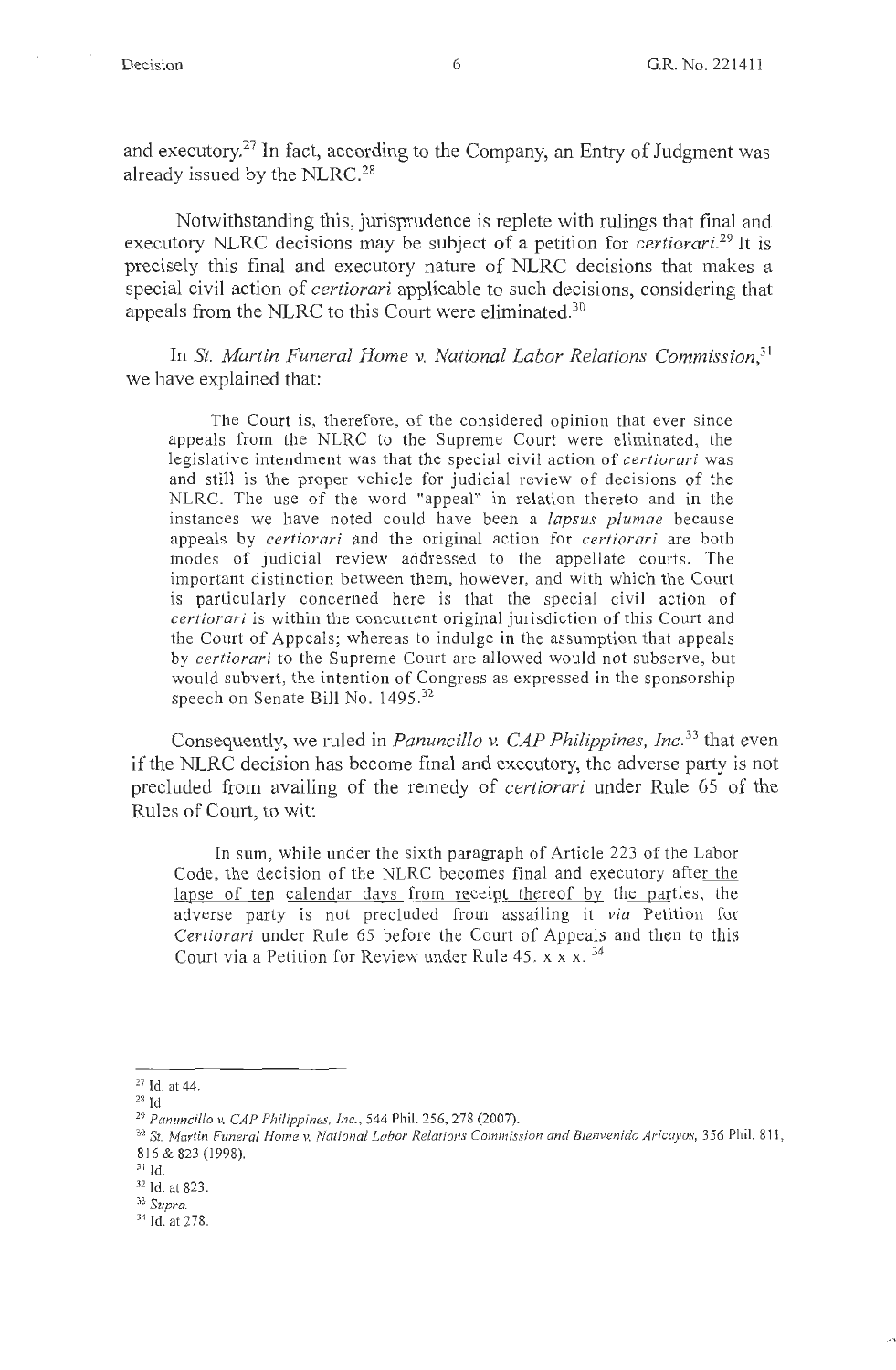$\overline{a}$ .

Indeed, the doctrine of immutability of judgment is not violated when a party elevates a matter to the CA which the latter decided in favor of said party.35

Parenthetically, petitions for *certiorari* to the CA are more often than not filed after the assailed NLRC decisions have already become final and executory. It must be noted that under Article 229 [223] of the Labor Code, as amended, a decision of the NLRC already becomes final after ten (10) calendar days from receipt thereof by the parties; on the other hand, the reglementary period with respect to a petition for *certiorari* under Rule 65 of the Rules of Court is sixty  $(60)$  days.

Certainly, given that the special civil action for *certiorari* was filed within the reglementary period, the CA committed no error and was acting in accordance with the law when it took cognizance of Juraldine's petition.

# **Absent any evidence that Juraldine was dismissed, the complaint for illegal dismissal should not have prospered.**

The circumstances of this case necessitate a re-examination of the facts relating to Juraldine's alleged dismissal.

Juraldine argues that the Company's present petition should be dismissed for raising questions of fact and not law.<sup>36</sup>

While it is true that this Court is not a trier of facts but a trier of laws, there exist exceptions to such axiom. Particularly in labor cases where, as mentioned earlier, there exists no appeal from the NLRC.

In *Laya, Jr. v. Philippine Veterans Bank*<sup>37</sup> we reiterated that the CA, in the exercise of its *certiorari* jurisdiction, can review the factual findings or even the legal conclusions of the NLRC, to wit:

Conformably with such observation made in *St. Martin Funeral Homes,*  we have then later on clarified that the CA, in its exercise of its  $certain$  jurisdiction, can review the factual findings or even the legal conclusions of the NLRC, viz.:

<sup>1</sup>In *St. Martin Funeral Home[s]* v. *NLRC,* it was held that the special civil action of *certiorari* is the mode of judiqial review of the decisions of the NLRC either by this Court and the Court of Appeals, although the latter court is the appropriate forum for seeking the relief desired "in strict observance of the doctrine on the hierarchy of courts" and

 $\overline{\phantom{a}}$  $\overline{1}$ 

I

<sup>&</sup>lt;sup>35</sup> Univac Development, Inc. v. *Soriano*, 711 Phil. 516, 524 (2013). <sup>36</sup> *Rollo*, pp. 208-258. 37 G.R. No. 205813, January 10, 2018.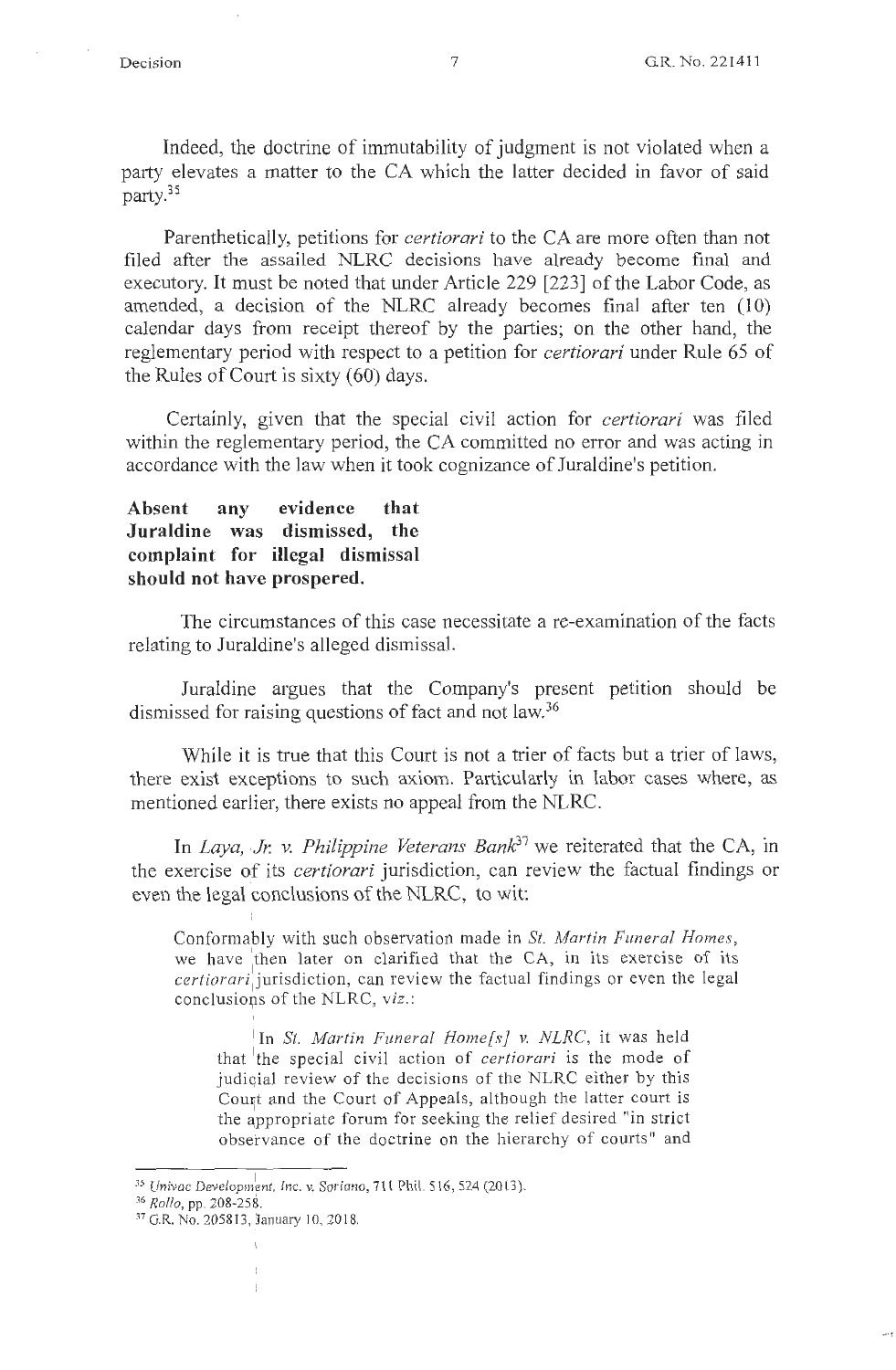$\sim$ .

that, in the exercise of its power, the Court of Appeals can review the factual findings or the legal conclusions of the NLRC. The contrary rule in *Jamer* was thus overruled.

There is now no dispute that the CA can make a determination whether the factual findings by the NLRC or the Labor Arbiter were based on the evidence and in accord with pertinent laws and jurisprudence.

The significance of this clarification is that whenever the decision of the CA in a labor case is appealed by petition for review on *certiorari,*  the Court can competently delve into the propriety of the factual review not only by the CA but also by the NLRC. Such ability is still in pursuance to the exercise of our review jurisdiction over administrative findings of fact that we have discoursed on in several rulings, including *Aklan Electric Coooperative, Inc. v. National Labor Relations Commission,* where we have pointed out:

While administrative findings of fact are accorded great respect, and even finality when supported by substantial evidence, nevertheless, when it can be shown that administrative bodies grossly misappreciated evidence of such nature as to compel a contrary conclusion, this Court had not hesitated to reverse their factual findings. Factual findings of administrative agencies are not infallible and will be set aside when they fail the test of arbitrariness.

**The fact of dismissal must first be proven by Juraldine, especially considering the existence of a resignation letter signed by him.** 

Indeed, in illegal dismissal cases, the burden of proof is on the employer in proving the validity of dismissal. However, the fact of dismissal, if disputed, must be duly proven by the complainant.

We have held in *Machica* v. *Roosevelt Services Center, Inc.* : 38

The rule is that one who alleges a fact has the burden of proving it; thus, petitioners were burdened to prove their allegation that respondents dismissed them from their employment. It must be stressed that the evidence to prove this fact must be clear, positive and convincing. **The rule that the employer bears the burden of proof in illegal dismissal cases finds no application here because the respondents deny having dismissed the petitioners. <sup>39</sup>**(Emphasis and underscoring supplied)

<sup>38 523</sup> Phil. 199 (2006).

<sup>39</sup> Id. at 209-2 10.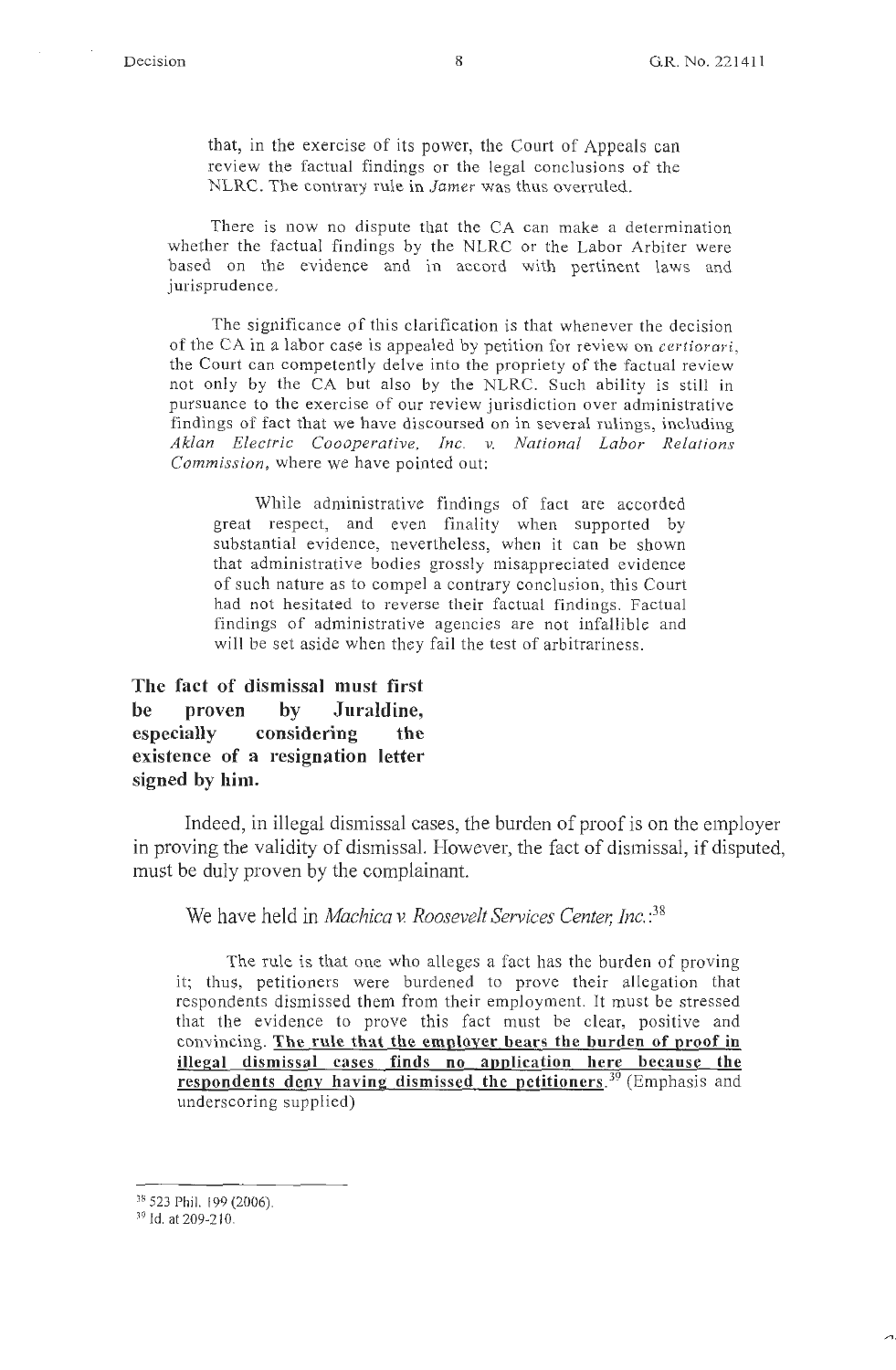We have also clarified that there can be no question as to the legality or illegality of a dismissal if the employee has not discharged his burden to prove the fact of dismissal by substantial evidence, to wit:

It is true that in constructive dismissal cases, the employer is charged with the burden of proving that its conduct and action or the transfer of an employee are for valid and legitimate grounds such as genuine business necessity. However, it is likewise true that in constructive dismissal cases, **the employee has the burden to prove first the fact of dismissal by substantial evidence.** Only then when the dismissal is established that the burden shifts to the employer to prove that the dismissal was for just and/or authorized cause. The logic is simple  $-$  if there is no dismissal, there can be no question as to its legality or illegality.40 (Emphasis and underscoring supplied)

Applying the abovementioned principles in the present case, Juraldine clearly has the burden of proving that he was dismissed by the Company, in light of the Company's allegation that he resigned voluntarily and was not dismissed. Hence, Juraldine must first prove that he was actually dismissed by the Company before the legality of such dismissal can even be raised as an issue.

However, even a cursory perusal of the evidence on record would show that Juraldine failed to prove the fact of dismissal. He relied primarily on his allegations that he was misled by the Company into resigning and that he was actually retrenched. These uncorroborated and self-serving allegations, especially considering the existence of a resignation letter and a quitclaim (both bearing Juraldine's signature), fall short of the evidence required under the law to discharge Juraldine's burden to prove that he was dismissed by the Company.

To illustrate the aforementioned point, in *Gemina, Jr. v. Bankwise, Inc.*<sup>41</sup> we ruled that the employee had indeed failed to state circumstances substantiating his claim of constructive dismissal as the employee therein had not claimed to have suffered a demotion in rank or diminution in pay or other benefits. Instead, the said employee only claimed to have been subjected to several acts of harassment by several officers of the employer-company, including being asked to take a forced leave of absence, demanding back the employee's service vehicle, and delaying the release of employee's salaries and allowances in order to compel him to quit employment. Citing *Philippine Rural Reconstruction Movement (P RRM)* v. *Pulgar,* 42 we held:

It is a well-settled rule, however, that **before the employer must bear the burden of proving that the dismissal was legal, the employee must first establish by substantial evidence the fact of his dismissal from service. Bare allegations of constructive dismissal,** 

<sup>40</sup>*Galang v. Boie Takeda Chemicals Inc.,* 790 Phil. 582, 599(20 16).

<sup>41</sup> 720 Phil. 358 (2013).

<sup>&</sup>lt;sup>42</sup> 637 Phil. 244 (2010).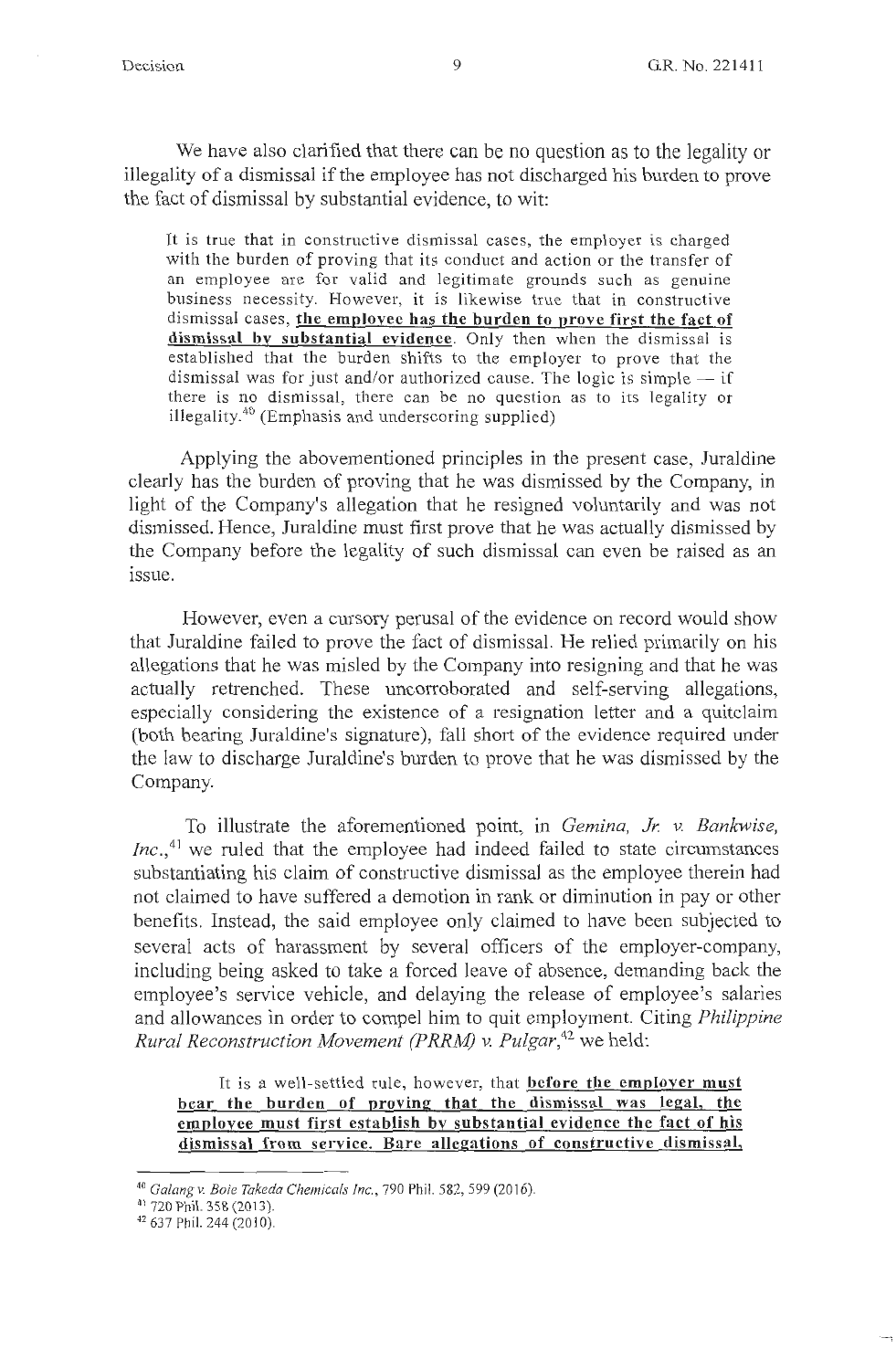$\overline{\phantom{0}}$ 

#### **when uncorroborated by the evidence on record, cannot be given credence.**

In the instant case, the records are bereft of substantial evidence that will unmistakably establish a case of constructive dismissal. **An act, to be considered as amounting to constructive dismissal, must be a display of utter discrimination or insensibility on the part of the employer so intense that it becomes unbearable for the employee to continue with his emplovment.** Here, the circumstances relayed by Gemina were not clear-cut indications of bad faith or some malicious design on the part of Bankwise to make his working environment insufferable.

Moreover, Bankwise was able to address the allegation of harassment hurled against its officers and offered a plausible justification for its actions. x x x.

Finally, as regards Gemina's allegation that he was verbally being compelled to go on leave, enough it is to say that there was no evidence presented to prove the same. There was not a single letter or document that would corroborate his claim that he was being forced to quit employment. He even went on leave in January 2003 and never claimed that it was prompted by the management's prodding but did so out of his own volition.

**Without substantial evidence to support his claim, Gemina's claim of constructive dismissal must fail.** It **is an inflexible rule that a partv alleging a critical fact must support his allegation with substantial evidence, for any decision based on unsubstantiated allegation cannot stand without offending due process."43** (Emphasis and underscoring supplied)

**Juraldine failed to prove that his resignation was involuntary and that he was constructively dismissed.** 

In *Gan v. Galderma Philippines, Inc.*, <sup>44</sup> we held that where the employee alleges that he involuntarily resigned due to circumstances in his employment that are tantamount to constructive dismissal, the employee must prove his allegations with particularity, to wit:

Since Gan submitted a resignation letter, **it is incumbent upon him to prove with clear, positive, and convincing evidence that his resignation was not voluntary but was actually a case of constructive**  dismissal; that it is a product of coereion or intimidation. He has to **prove his allegations with particularity.** 

Gan could not have been coerced. Coercion exists when there is a reasonable or well-grounded fear of an imminent evil upon a person or

<sup>&</sup>lt;sup>43</sup> Id. at 370-372.

<sup>&</sup>lt;sup>44</sup> 701 Phil. 612 (2013).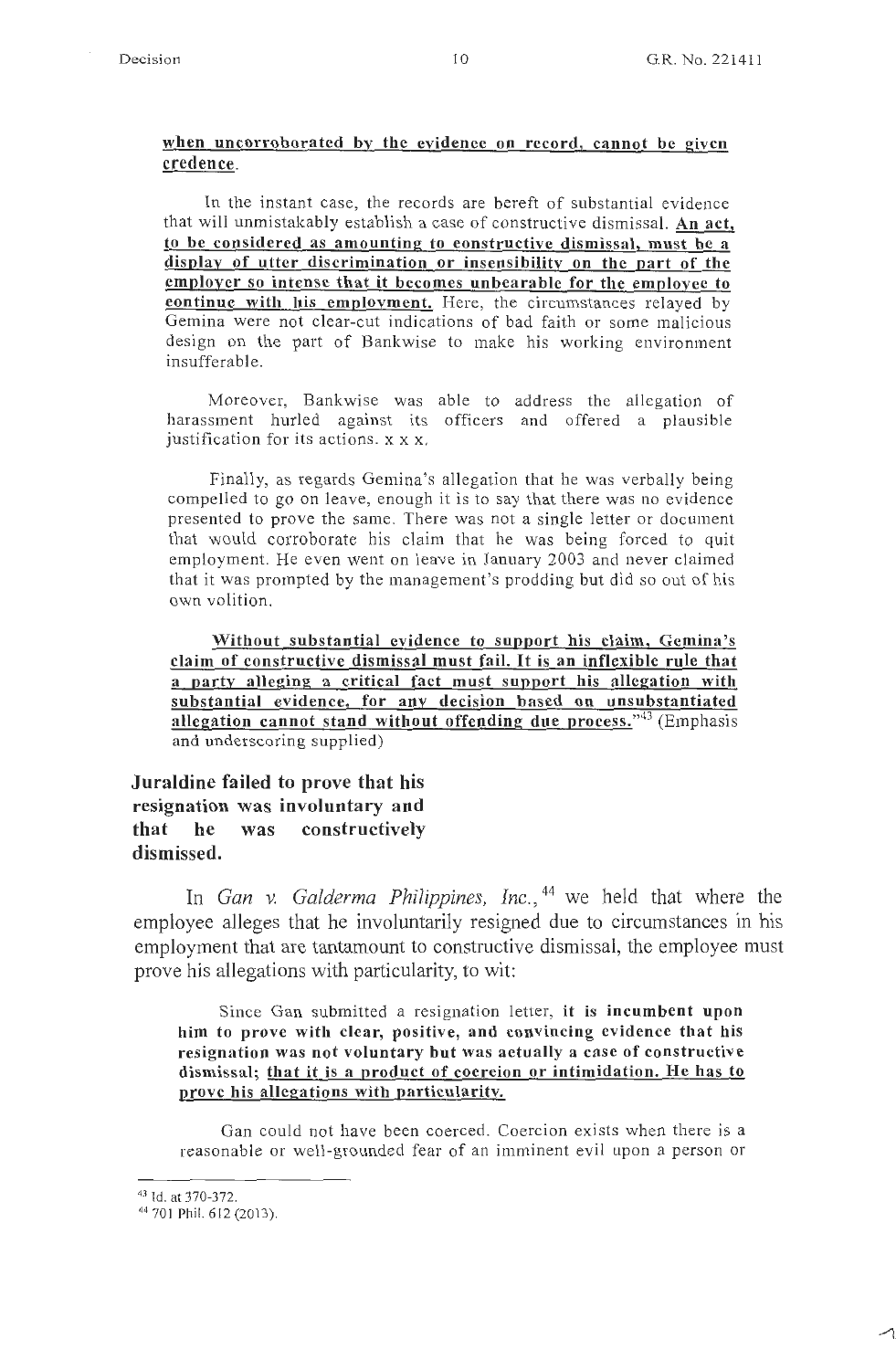his property or upon the person or property of his spouse, descendants or ascendants. Neither do the facts of this case disclose that Gan was intimidated. x x x

**xxxx** 

The instances of 'harassment' alleged by Gan are more apparent than real. Aside from the need to treat his accusations with caution for being self-serving due to lack of substantial documentary or testimonial evidence to corroborate the same, the acts of 'harassment,' if true, do not suffice to be considered as 'peculiar circumstances' material to the execution of the subject resignation letter.<sup>45</sup> (Emphasis and underscoring supplied)

Based on the foregoing discussion, it is therefore not enough for Juraldine to allege that he was threatened and thereafter misled to resign in order for the tribunals and courts to rule that he was constructively dismissed. Juraldine must prove with particularity the alleged acts of coercion and intimidation which led him to resign. This, Juraldine failed to do.

Furthermore, we observe that the evidence on record show that Juraldine had already intended to resign in 2008, even earlier than October. The evidence presented by the Company would show that Juraldine in fact requested for multiple leaves on various occassions, usually for processing of his papers for work abroad. Juraldine's allegation that the Company was already considering retrenching its employees during the last quarter of 2008 or earlier, which Juraldine would want to impress upon this Court to be the catalyst that prompted San Pedro to make the alleged offer of resignation to Juraldine, would not have made any difference in view of the fact that Juraldine was already in the process of applying for a job overseas or at the very least, intending to go abroad.

To summarize, if the fact of dismissal is disputed, it is the complainant who should substantiate his claim for dismissal and the one burdened with the responsibility of proving that he was dismissed from employment, whether actually or constructively. Unless the fact of dismissal is proven, the validity or legality thereof cannot even be an issue. In the present case, the fact of the matter is that it was Juraldine himself who resigned from his work, as shown by the resignation letter he submitted and the quitclaim that he acknowledged, and thus, he was never dismissed by the Company.

## **Juraldine is not entitled to separation pay.**

As a general rule, the law does not require employers to pay employees that have resigned any separation pay, unless there is a contract that provides otherwise or there exists a company practice of giving separation pay to resignees.

45 Id. at 640.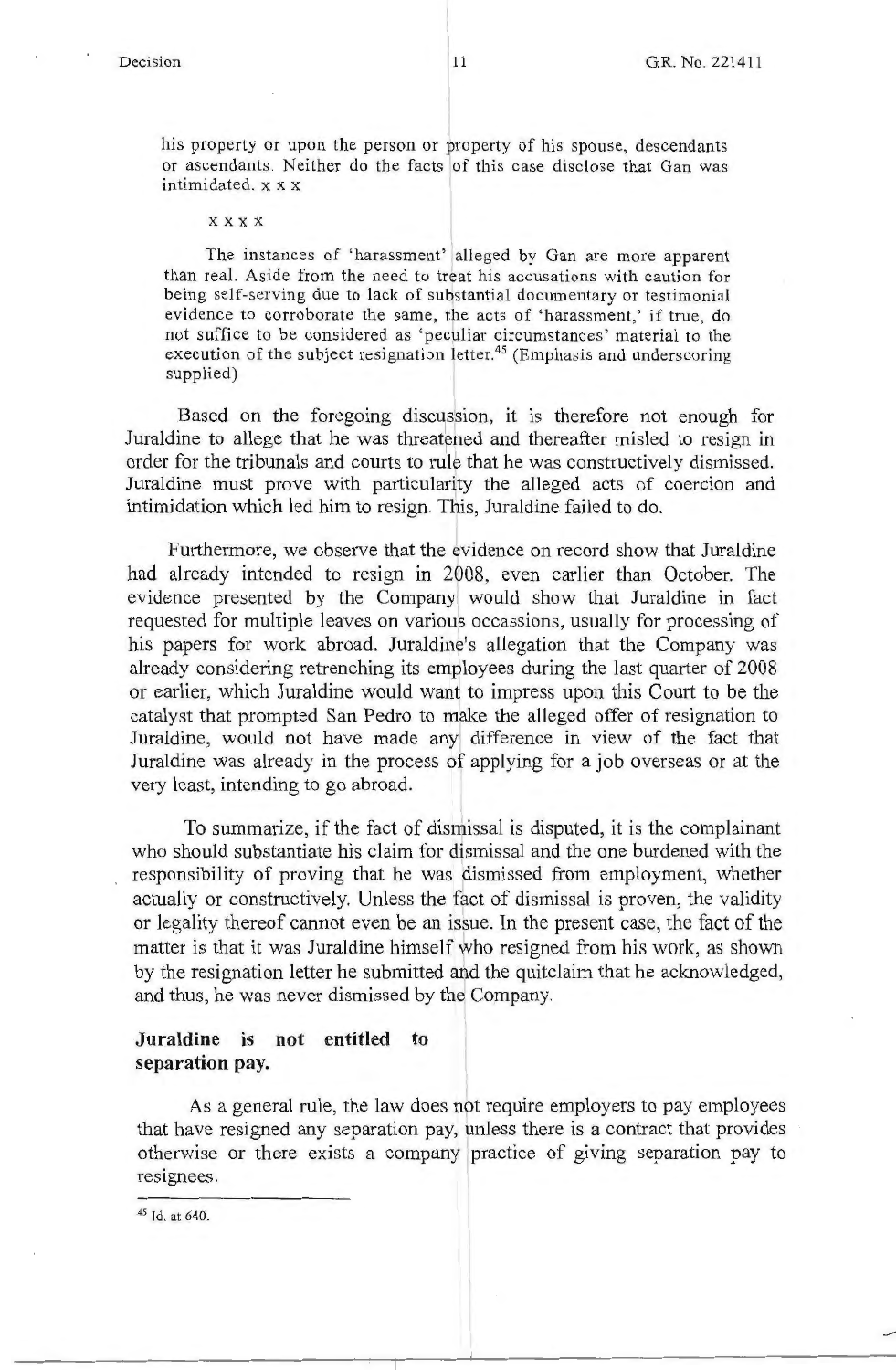,,

## **Juraldine failed to prove that a contract exists between him and the Company.**

In our jurisdiction, a contract is defined in Article 1305 of the Civil Code as a meeting of the minds.<sup>46</sup> This means that a contract may exist in any mode, whether written or not. In this case, however, Juraldine utterly failed to show that he has a perfected contract with the Company regarding his separation pay.

To prove that the Company owed him separation pay, Juraldine primarily relied on his resignation letter and the subsequent demand letter written by his lawyer. The CA incorrectly appreciated the resignation letter as one demanding for separation pay. The contents of the said resignation letter would reveal that Juraldine merely believed that he was entitled to separation pay and was not even demanding for a certain amount. In short, his resignation was irrevocable and is patently unconditional.

Juraldine, while he believed to be entitled to separation pay, never intended to revoke his resignation. In fact, as already mentioned, the supposed separation pay does not appear to be the primary reason why Juraldine tendered his resignation as the totality of circumstances would show that he was already intending to resign and work abroad even before San Pedro allegedly talked with him and even before the Company's supposed announcement made sometime in the last quarter of the year 2008 to retrench some workers.

Likewise, the subsequent demand letter appears to be the result of Juraldine's disappointment when the amount reflected in the check he received did not match his expectations, which were purely based on his own belief to what he was entitled to, and is a mere afterthought. It must be reiterated that he who asserts a fact must prove such fact through evidence. In this case, Juraldine merely presented his bare and self-serving allegations, which were actually belied by the totality of evidence on record. He did not even present anything that would evince that there was a contract between him and the Company regarding his separation pay.

**Juraldine did not prove that there exists a Company practice wherein resignees were given separation pay.** 

Aside from contract, Juraldine alternatively argued that it was a company practice to give resignees separation pay. To prove his allegations, Juraldine relied on affidavits of two former employees of the Company. The Company,

<sup>46</sup> Art. 1305. A contract is a meeting of minds between two persons whereby one binds himself, with respect to the other, to give something or to render some service.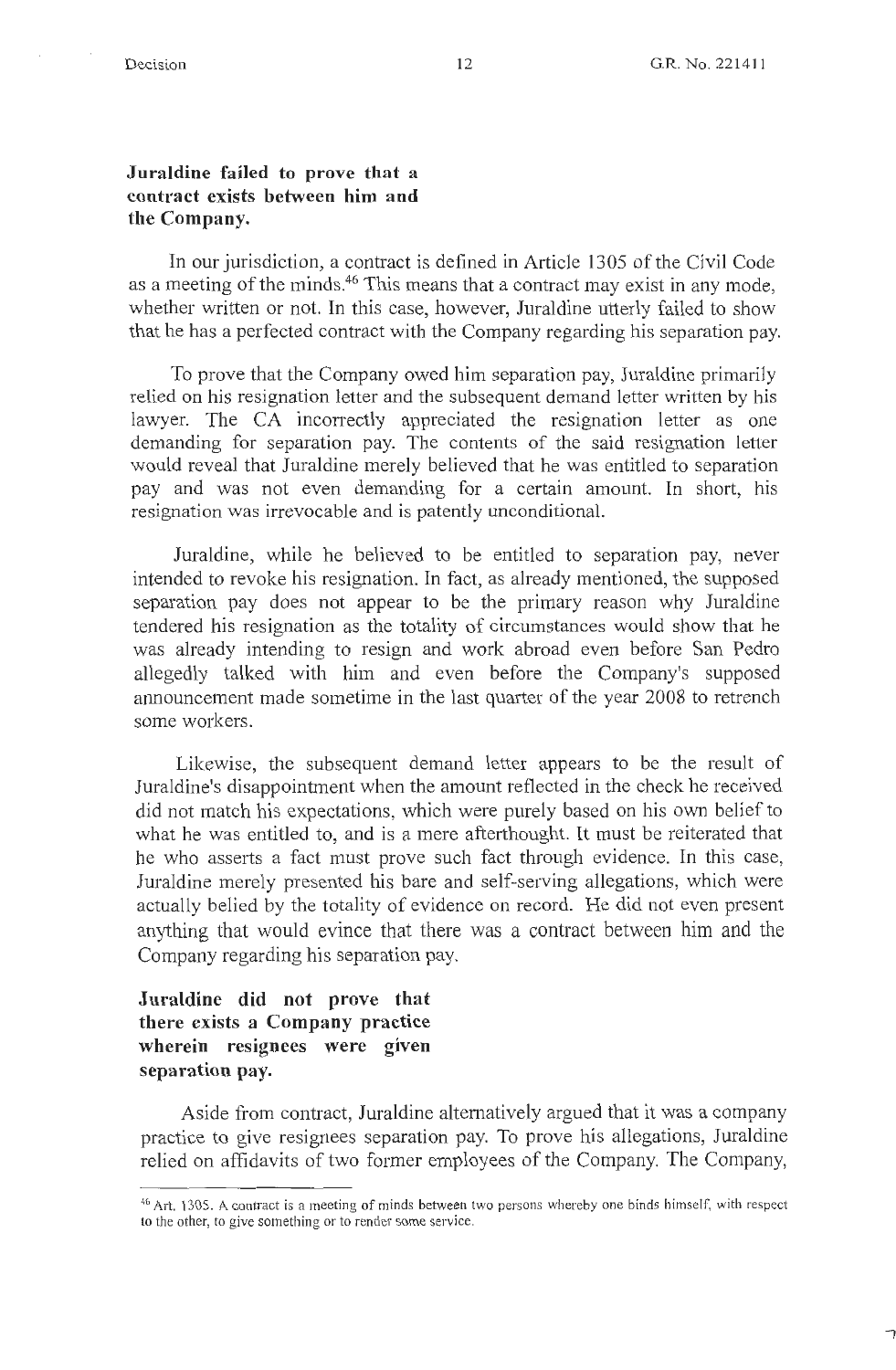on the other hand, also presented affidavits of its own, accompanied with the final payslips of former employees who have resigned.

We have ruled that a company's practice of paying separation pay to resignees must be proven to exist as this is an exception to the general rule that employees who voluntarily resign are not entitled to separation pay.<sup>47</sup>

In this case, we agree with the NLRC's findings that there was no company practice. The evidence would show that the affidavits presented by Juraldine were made by former employees who were not in the same department or job position as him. While we cannot hastily conclude that the affiants are perjuring themselves (it may be possible that they were indeed given separation pay), these affidavits are not sufficient in proving that the Company gives separation pay as a matter of practice especially given the evidence presented by the Company, which paints a different picture.

We are inclined to give more weight to the Company's affidavits as these were accompanied by the final payslips of former employees who have resigned, especially considering that at the time of resignation of one of these former employees, Gaylord Nebril, occupied the same job position as Juraldine when the latter resigned, which is maintenance director. This is compared to the job positions of Accountant and worker at the Lacquering and Wax Department held by Ms. Clarita A. Pangandayon and Ms. Evelyn A. Abella, respectively.<sup>48</sup>

In conclusion, considering that there was no dismissal involved in this case as Juraldine voluntarily resigned from work, his claims arising from his complaint for illegal dismissal must be denied. This includes his claim for separation pay as he failed to prove his entitlement thereto, either via contract or company practice.

**WHEREFORE,** the Petition for Review on *Certiorari* is hereby **GRANTED.** The February 22, 2012 Decision and September 30, 2015 Resolution of the Court of Appeals in CA-GR. SP No. 04910, are **REVERSED** and **SET ASIDE.** The August 28, 2009 Decision of the National Labor Relations Commission is hereby **REINSTATED** and **AFFIRMED.** 

<sup>&</sup>lt;sup>47</sup> *Travelaire Tours Corporation v. National Labor Relations Commission, 355 Phil. 932, 935 (1998).* 

<sup>&</sup>lt;sup>48</sup> CA *rollo*, pp. 104-105.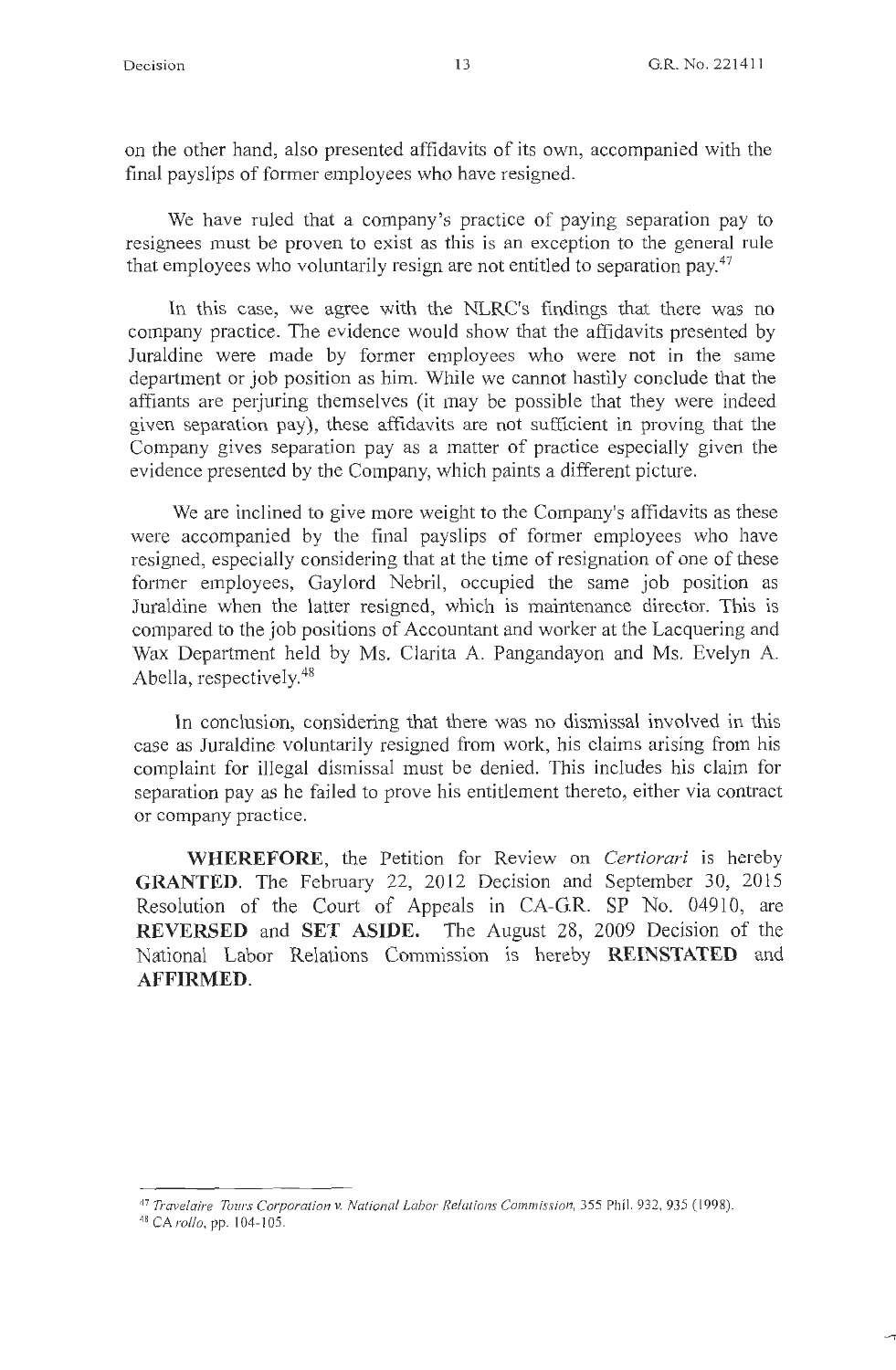**SO ORDERED.** 

RAN ÆOI ANDO Associate Justice

WE CONCUR:

**ESTELA M. PERLAS-BERNABE** Senior Associate Justice Chairperson

**HENRI JI** ÉB. INTING Associate Justice

On official leave **EDGARDO L. DELOS SANTOS**  Associate Justice

On leave. **PRISCILLA J. BALTAZAR-PADILLA**  Associate Justice